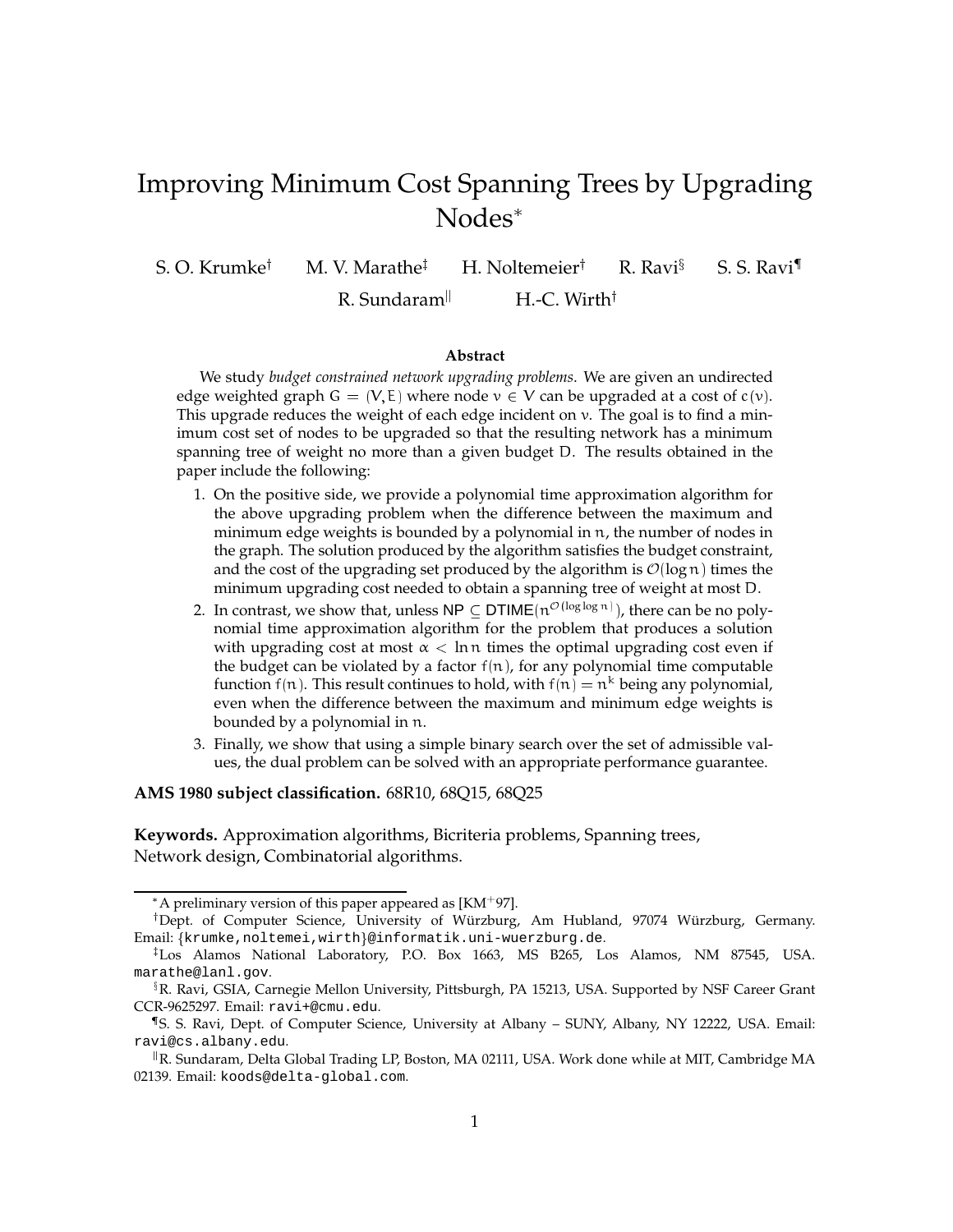# **1 Introduction and Problem Formulation**

### **1.1 Motivation**

Several problems arising in areas such as communication networks and VLSI design can be expressed in the following general form: Enhance the performance of a given network by upgrading a suitable subset of nodes. In communication networks, upgrading a node corresponds to installing faster communication equipment at that node. Such an upgrade reduces the communication delay along each edge emanating from the node. In signal flow networks used in VLSI design, upgrading a node corresponds to replacing a circuit module at the node by a functionally equivalent module containing suitable drivers. Such an upgrade decreases the signal transmission delay along the wires connected to the module [PS95]. Usually, there is a cost associated with upgrading a node, and this motivates the study of problems of the following type: find an upgrading set of minimum cost so that the resulting network satisfies certain performance requirements.

The performance of the upgraded network can be quantified in a number of ways. In this paper, we consider the weight of a minimum spanning tree in the upgraded network as the performance measure. We show that this network problem is NP-hard. So, the focus of the paper is on the design of efficient approximation algorithms.

### **1.2 Preliminary Definitions**

### **1.2.1 Node upgrade model**

The *node based upgrading model* discussed in this paper can be formally described as follows. Let  $G = (V, E)$  be a connected undirected graph. For each edge  $e \in E$ , we are given three integers  $d_0(e) \geq d_1(e) \geq d_2(e) \geq 0$ . The value  $d_i(e)$  represents the *length* or *delay* of the edge <sup>e</sup> if exactly <sup>i</sup> of its endpoints are upgraded.

Thus, the upgrade of a node v reduces the delay of each edge incident on  $v$ . The (integral) value  $c(v)$  specifies how expensive it is to upgrade the node v. The cost of upgrading all vertices in  $W \subseteq V$ , denoted by  $c(W)$ , is equal to  $\sum_{v \in W} c(v)$ .

Given a set  $W \subseteq V$  of vertices, denote by  $d_W$  the edge weight function resulting from the upgrade of the vertices in W; that is, for an edge  $(u, v) \in E$ 

$$
d_W(u,v) := d_i(u,v) \quad \text{where } i = |W \cap \{u,v\}|.
$$

Our model is a generalization of the node upgrade model introduced by Paik and Sahni in [PS95]. In their model, the reduction in edge weight resulting from an upgrade of nodes is determined by a constant  $0 < \alpha < 1$  in the following way: if exactly one endpoint of an edge is upgraded, then its weight is reduced by the factor  $\alpha$ ; if both endpoints are upgraded, the weight is reduced by the factor  $\alpha^2$ . Clearly, the Paik-Sahni model is a special case of the node upgrade model used in this paper.

#### **1.2.2 Background: Bicriteria Problems and Approximation**

The problem considered in this paper involves two optimization objectives, namely, the upgrading cost and the weight of a minimum spanning tree in the upgraded network.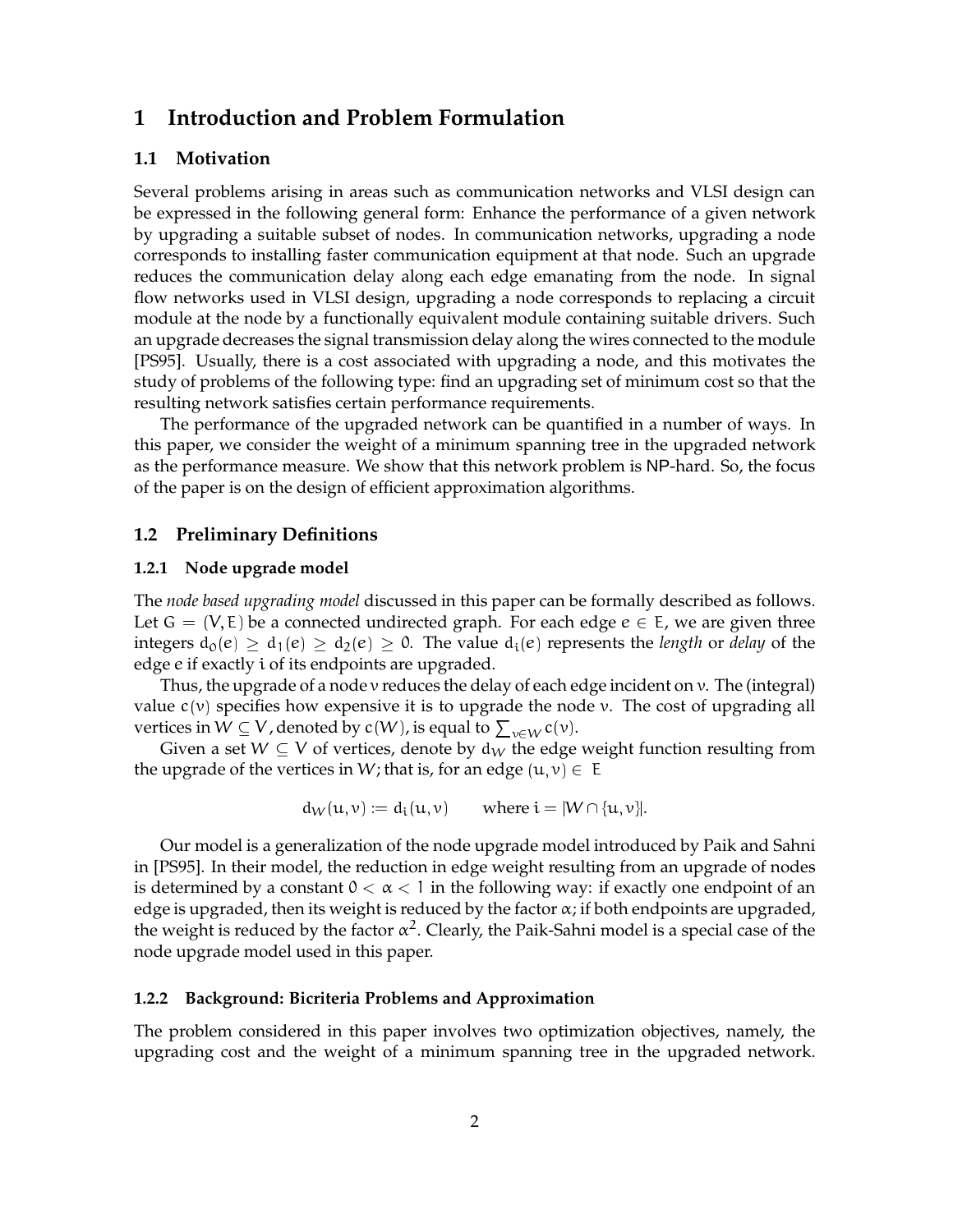A framework for such bicriteria problems has been developed in [MR<sup>+</sup> 95]. Since this framework is used throughout this paper, we briefly review the relevant definitions from [MR+95].

A generic bicriteria problem can be specified as a triple  $(f, g, \Gamma)$  where f and g are two objectives and  $\Gamma$  specifies a class of subgraphs. An instance of a bicriteria problem specifies a budget on the objective g. A subgraph in the class  $\Gamma$  is a *valid* solution if it satisfies this budget constraint. The goal is to find a valid solution that minimizes the objective <sup>f</sup>.

Using this notation, the problem treated in this paper can be expressed as (NODE UP-GRADING COST, TOTAL WEIGHT, SPANNING TREE). The interpretation of this notation is that the budgeted objective is the weight of a minimum spanning tree in the upgraded network, and the goal is to minimize the upgrade cost.

**Definition 1 (Approximation Algorithm)** *A (polynomial time) algorithm for a bicriteria prob*lem  $(f, g, \Gamma)$  is said to have performance  $(\alpha, \beta)$ , if it has the following property: For any instance of  $(f, g, \Gamma)$ , the algorithm

- *1. either produces a solution from the subgraph class for which the value of objective* <sup>g</sup> *is at most times the specified budget and the value of objective* <sup>f</sup> *is at most times the minimum value of a solution from*  $\Gamma$  *that satisfies the budget constraint, or*
- *2. correctly provides the information that there is no subgraph from which satisfies the budget constraint on* <sup>g</sup>*.*

### **1.3 Problem Definition**

We denote the total length of a minimum spanning tree (MST) in <sup>G</sup> with respect to the weight function  $d_W$  by MST(G,  $d_W$ ).

**Definition 2 (Upgrading MST Problem)** *Given an edge and node weighted graph*  $G = (V, E)$ *as above and a bound* <sup>D</sup>*, the* upgrading minimum spanning tree problem*, denoted by* (NODE UPGRADING COST, TOTAL WEIGHT, SPANNING TREE), is to upgrade a set  $W \subseteq V$  of nodes *such that*  $MST(G, d_W) \leq D$  *and*  $c(W)$  *is minimized.* 

The problem (NODE UPGRADING COST, TOTAL WEIGHT, SPANNING TREE) is formulated by specifying a budget on the weight of a tree while the upgrading cost is to be minimized. We will refer to this problem as the *primal problem*. It is also meaningful to consider the corresponding *dual problem*, denoted by (TOTAL WEIGHT, NODE UPGRADING COST, SPANNING TREE), where we are given a budget on the upgrading cost and the goal is to minimize the weight of a spanning tree in the resulting graph.

**Definition 3 (Dual Upgrading MST Problem)** *Given an edge and node weighted graph* G = (V; E) *as above and a bound* <sup>B</sup> *on the upgrading cost, the problem* (TOTAL WEIGHT, NODE UP-GRADING COST, SPANNING TREE), is to upgrade a set  $W \subseteq V$  of nodes such that  $c(W) \leq B$  and  $MST(G, d_W)$  *is minimized.* 

There is a close relationship between the approximabilities of the primal and the dual problems. We will show in Section 3 that a good bicriteria approximation algorithm for one of the problems can be used to design a good approximation algorithm for the other one in a generic way; that is, given an  $(\alpha, \beta)$ -approximation algorithm for the problem (NODE UP-GRADING COST, TOTAL WEIGHT, SPANNING TREE), one can obtain a  $(\beta, \alpha)$ -approximation algorithm for the problem (TOTAL WEIGHT, NODE UPGRADING COST, SPANNING TREE).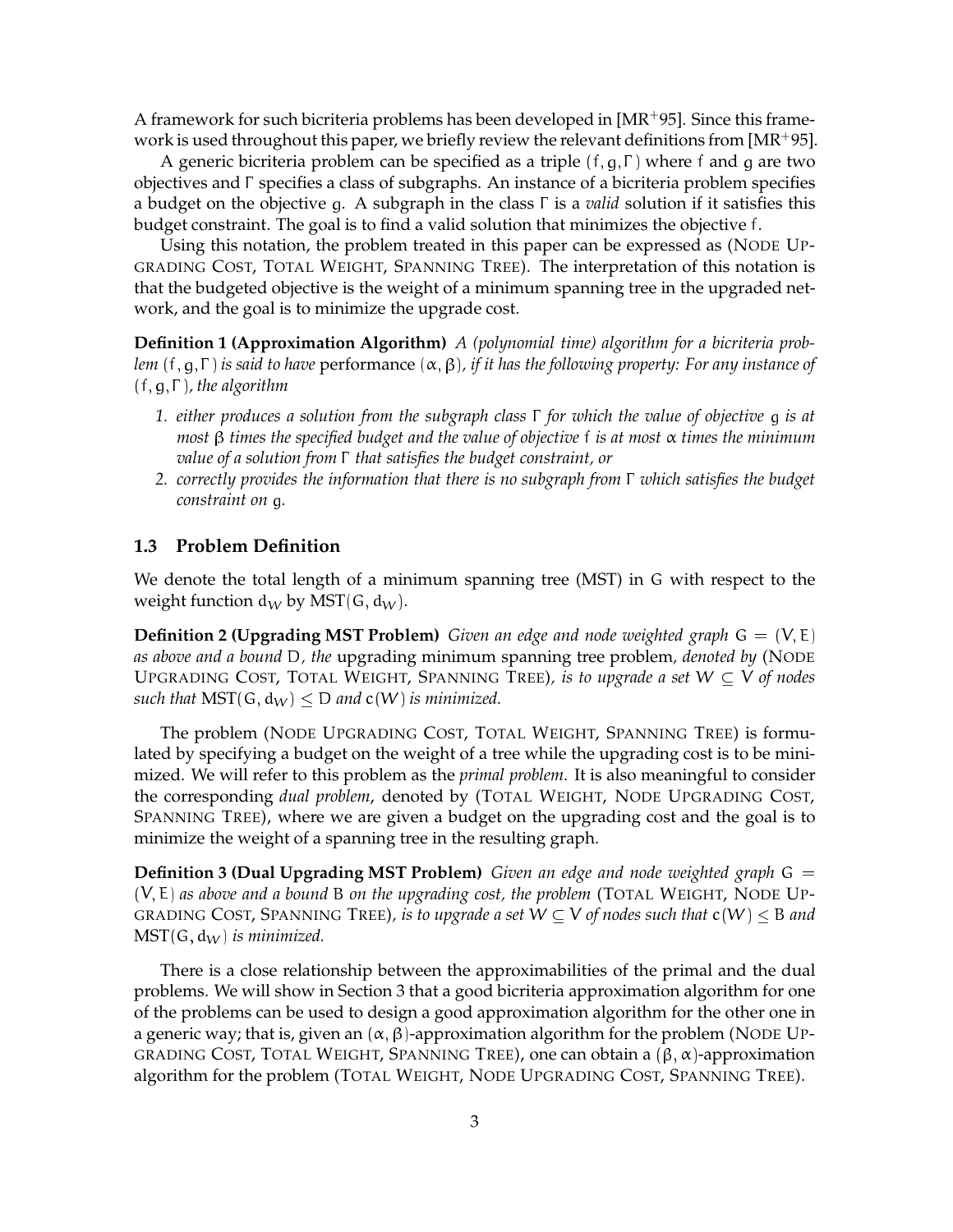# **2 Summary of Results and Related Work**

### **2.1 Summary of Results**

We derive our approximation results under the following assumption:

**Assumption 4** *There is a polynomial* p *such that*  $D_0 - D_2 \leq p(n)$ *, where*  $D_0 := \max_{e \in E} d_0(e)$ *and*  $D_2 := min_{e \in E} d_2(e)$  *are the maximum and minimum edge weight respectively, and* n *denotes the number of nodes in the graph.*

The main results of this paper are as follows.

- 1. We present a polynomial time approximation algorithm, which for any fixed  $\epsilon > 0$ , provides a performance guarantee of  $((1 + \varepsilon)^2 \mathcal{O}(\log n), 1)$  for any instance of (NODE UPGRADING COST, TOTAL WEIGHT, SPANNING TREE) satisfying Assumption 4.
- 2. In contrast, we show that Unless  $\mathsf{NP} \subseteq \mathsf{DTIME}(n^{\mathcal{O}(\log \log n)})$ , there can be no polynomial time approximation algorithm for (NODE UPGRADING COST, TOTAL WEIGHT, SPANNING TREE) with a performance of  $(\alpha, f(n))$  for any  $\alpha < \ln n$  and any polynomial time computable function f. This result continues to hold, with  $\mathsf{f}(\mathsf{n}) = \mathsf{n}^\mathsf{k}$  being any polynomial, even when Assumption 4 holds.
- 3. We also show that using a simple binary search over the set of admissible values, an approximation algorithm with a performance guarantee of  $(1,(1+\varepsilon)^2\mathcal{O}(\log n))$  can be obtained for any instance of the dual problem (TOTAL WEIGHT, NODE UPGRADING COST, SPANNING TREE) satisfying Assumption 4.

It should be noted that our approximation algorithm for the problem (NODE UPGRADING COST, TOTAL WEIGHT, SPANNING TREE) produces solutions in which the budget constraint is strictly satisfied. This is unlike many bicriteria network design problems where it is necessary to violate the budget constraint to obtain a solution that is near-optimal with respect to the objective function [MR<sup>+</sup> 95].

### **2.2 Related Work**

As mentioned earlier, a simpler node upgrading model has been considered by Paik and Sahni [PS95]. Under their model, Paik and Sahni studied the upgrading problem for several performance measures including the maximum delay on an edge and the diameter of the network. They presented NP-hardness results for several problems. Their focus was on the development of polynomial time algorithms for special classes of networks (e.g. trees, series-parallel graphs) rather than on the development of approximation algorithms. Our constructions can be modified to show that all the problems considered here remain NPhard even under the Paik-Sahni model.

While in this paper we choose the total weight of a minimum spanning tree as a measure of the performance of the upgraded network, there are other useful performance measures. One of these measures, namely the bottleneck weight of a minimum bottleneck spanning tree, leads to the problem (NODE UPGRADING COST, BOTTLENECK WEIGHT, SPANNING TREE). This bottleneck problem has been investigated in [KM<sup>+</sup> 97].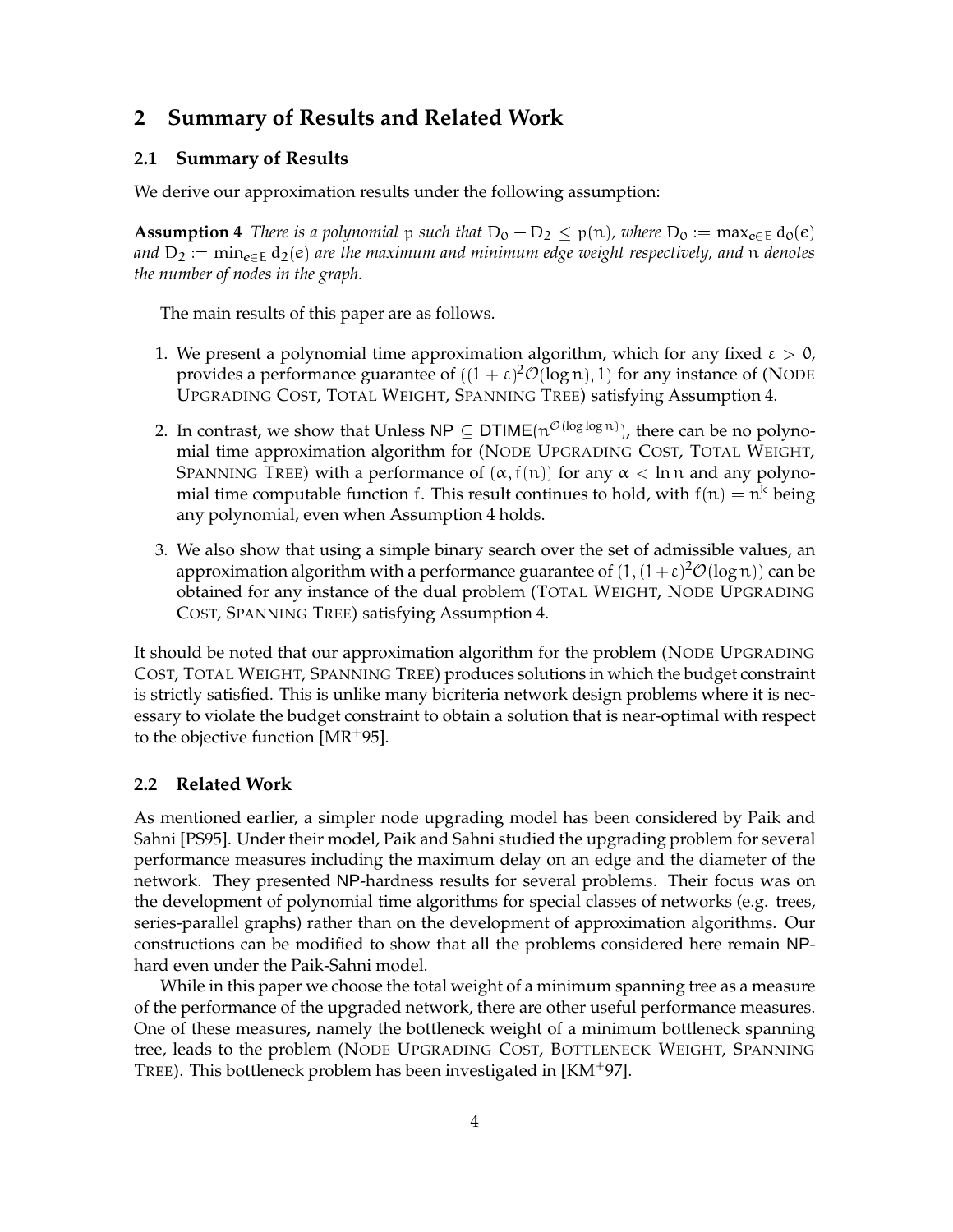Edge-based network upgrading problems have also been considered in the literature [Ber92, KN<sup>+</sup> 96b, KN<sup>+</sup> 96a]. There, each edge has a current weight and a minimum weight (below which the edge weight cannot be decreased). Upgrading an edge corresponds to decreasing the weight of that particular edge, and there is a cost associated with such an upgrade. The goal is to obtain an upgraded network with the best performance. In [KN<sup>+</sup> 96b] the authors consider the problem of edge-based upgrading to obtain the best possible MST subject to a budget constraint on the upgrading cost and present a  $(1+\epsilon, 1+1/\epsilon)$ -approximation algorithm. Generalized versions where there are other constraints (e.g. bound on maximum node degree) and the goal is to obtain a good Steiner tree, are considered in [KN<sup>+</sup> 96a]. Other references addressing problems that can be interpreted as edge-based improvement problems include [FSO96, HT97, Phi93].

# **3 Dual Problems and Approximability**

In this section we formally state and prove our claim from Section 1.3 that the dual problems defined in this paper are closely related with respect to their approximability.

**Lemma 5** *If there exists an approximation algorithm for the problem* (NODE UPGRADING COST, TOTAL WEIGHT, SPANNING TREE) with a performance of  $(\alpha, \beta)$ , then there is an approximation *algorithm for the problem* (TOTAL WEIGHT, NODE UPGRADING COST, SPANNING TREE) *with performance of*  $(\beta, \alpha)$ *.* 

**Proof.** Let A be an  $(\alpha, \beta)$ -approximation algorithm for (NODE UPGRADING COST, TOTAL WEIGHT, SPANNING TREE). We will show how to use A to construct a  $(\beta, \alpha)$ -approximation algorithm for the dual problem.

An instance of (TOTAL WEIGHT, NODE UPGRADING COST, SPANNING TREE) is specified by a graph  $G = (V, E)$ , the node cost function c, the weight functions  $d_i$ ,  $i = 0, 1, 2$ , on the edges and the bound <sup>B</sup> on the node upgrading cost. We denote by OPT the optimum weight of an MST after upgrading a vertex set of cost at most <sup>B</sup>. Observe that OPT is an integer such that  $(n - 1)D_2 \leq OPT \leq (n - 1)D_0$  where  $D_2 := min_{e \in E} d_2(e)$  and  $D_0 := \max_{e \in E} d_0(e)$ .

We use binary search to find the minimum integer D such that  $(n-1)D_2 \le D \le (n-1)D_0$ and algorithm A applied to the instance of (NODE UPGRADING COST, TOTAL WEIGHT, SPANNING TREE) given by the weighted graph <sup>G</sup> as above and the bound <sup>D</sup> on the weight of an MST after the upgrade, outputs an upgrading set of cost at most  $\alpha$ B. It is easy to see that this binary search indeed works and terminates with a value  $D \leq OPT$ . The corresponding upgrading set W then satisfies MST(G,  $d_W$ )  $\leq \beta D \leq \beta OPT$  and  $c(W) \leq \alpha B$ .

Using a similar technique, one can also establish the following result:

**Lemma 6** *If there exists an approximation algorithm for the problem* (TOTAL WEIGHT, NODE UPGRADING COST, SPANNING TREE) with a performance of  $(\alpha, \beta)$ , then there is an approxima*tion algorithm for the problem* (NODE UPGRADING COST, TOTAL WEIGHT, SPANNING TREE) *with performance of*  $(\beta, \alpha)$ .

In view of Lemma 5, the next section focuses on the development of an approximation algorithm for the problem (NODE UPGRADING COST, TOTAL WEIGHT, SPANNING TREE).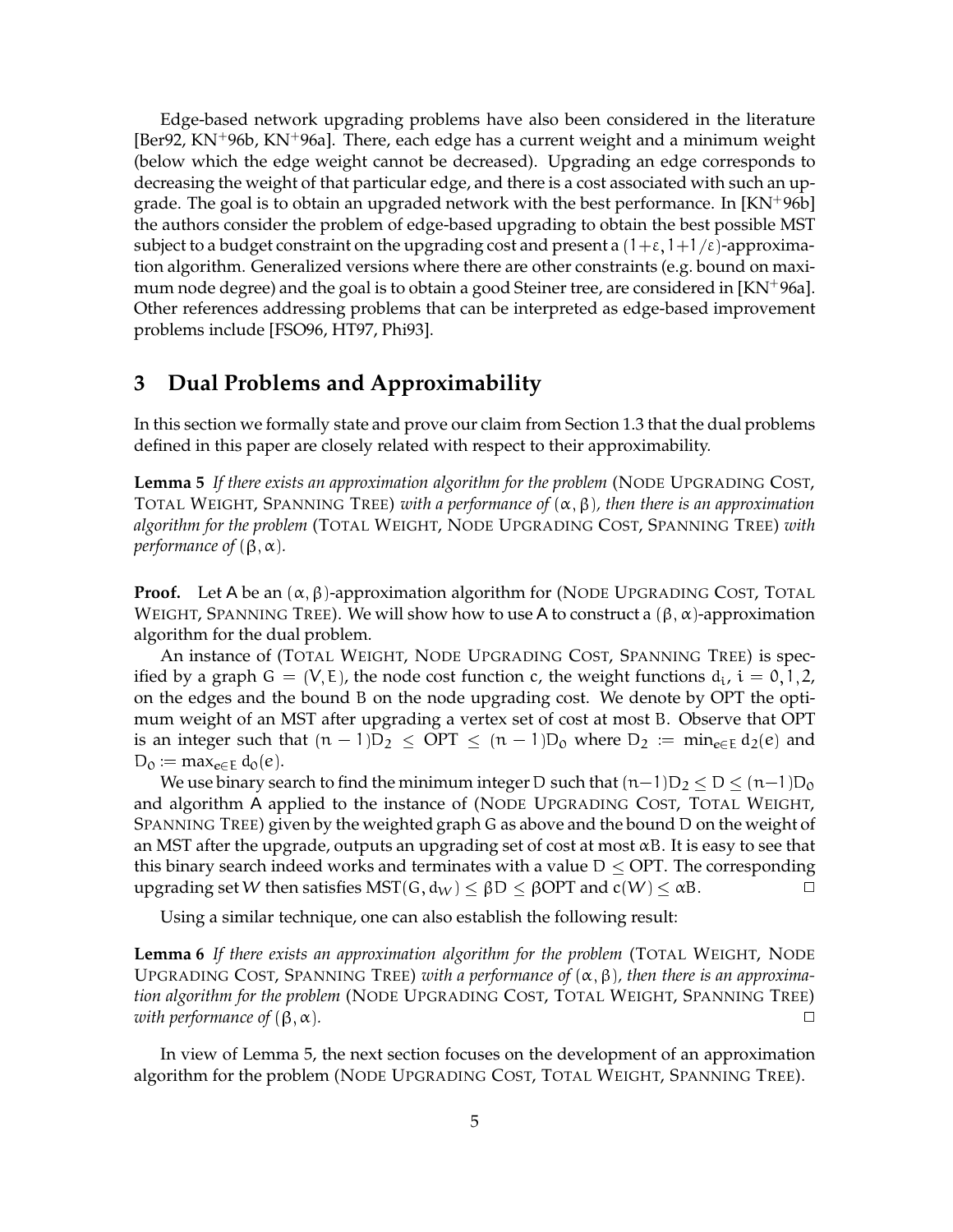# **4 The Algorithm**

In this section we develop our approximation algorithm for the (NODE UPGRADING COST, TOTAL WEIGHT, SPANNING TREE) problem. Without loss of generality, we assume that for a given instance of (NODE UPGRADING COST, TOTAL WEIGHT, SPANNING TREE), the bound D on the weight of the minimum spanning tree after the upgrade satisfies  $D \geq$  $MST(G, d_2)$ , since no upgrade strategy can shorten an edge  $e \in E$  below  $d_2(e)$ , and therefore it is impossible to obtain a minimum spanning tree of weight strictly lower than MST( $G, d_2$ ) in our upgrading model. Thus, we can assume that there always exists a subset of the nodes which, when upgraded, leads to an MST of weight at most <sup>D</sup>. We remind the reader that our algorithm also uses Assumption 4 (stated in Section 2) regarding the edge weights in the given instance.

### **4.1 Overview of the Algorithm**

Our approximation algorithm can be thought of as a *local improvement* type algorithm. To begin with, we compute an MST in the given graph with edge weights given by  $d_0(e)$ . This value equals  $d_W(e)$  for the initial case  $W = \emptyset$ , where  $W \subset V$  is the set of upgraded nodes maintained by the algorithm. During each iteration, we select a node and a subset of its neighbors and upgrade them by adding them to the set <sup>W</sup>. The policy used in the selection process is that of finding a set which gives us the best ratio improvement, which is defined as the ratio of the improvement in the total weight of the spanning tree to the total cost spent for upgrading the chosen nodes. Having selected such a set, we recompute the MST and repeat our procedure. The procedure is halted when the weight of the MST is at most the required bound <sup>D</sup>. To find a subset of nodes with the best ratio improvement in each iteration, we use an approximate solution to the *Two Cost Spanning Tree Problem* defined below.

**Definition 7 (***Two Cost Spanning Tree Problem***)** *Given a connected undirected graph* <sup>G</sup> <sup>=</sup> (V; E)*, two edge weight functions,* <sup>c</sup> *and* <sup>l</sup>*, and a bound* <sup>B</sup>*, find a spanning tree* <sup>T</sup> *of* <sup>G</sup> *such that the total cost* <sup>c</sup>(T) *is at most* <sup>B</sup> *and the total cost* <sup>l</sup>(T) *is a minimum among all spanning trees that obey the budget constraint.*

In the framework of bicriteria problems, the above problem can be expressed as (l-TOTAL WEIGHT, <sup>c</sup>-TOTAL WEIGHT, SPANNING TREE). This problem has been addressed by Ravi and Goemans [RG96] who obtained the following result.

**Theorem 8** For all  $\varepsilon > 0$ , there is a polynomial time approximation algorithm for the Two Cost *Spanning Tree problem with a performance of*  $(1, 1 + \varepsilon)$ *.*  $\Box$ 

### **4.2 Algorithm and Performance Guarantee**

The remainder of Section 4 is devoted to a proof of the following theorem.

**Theorem 9** For any fixed  $\epsilon > 0$ , there is a polynomial time approximation algorithm that provides a performance guarantee of  $((1+\varepsilon)^2 \mathcal{O}(\log n),1)$  for any instance of <code>(NODE UPGRADING COST,</code> TOTAL WEIGHT, SPANNING TREE) *satisfying Assumption 4.*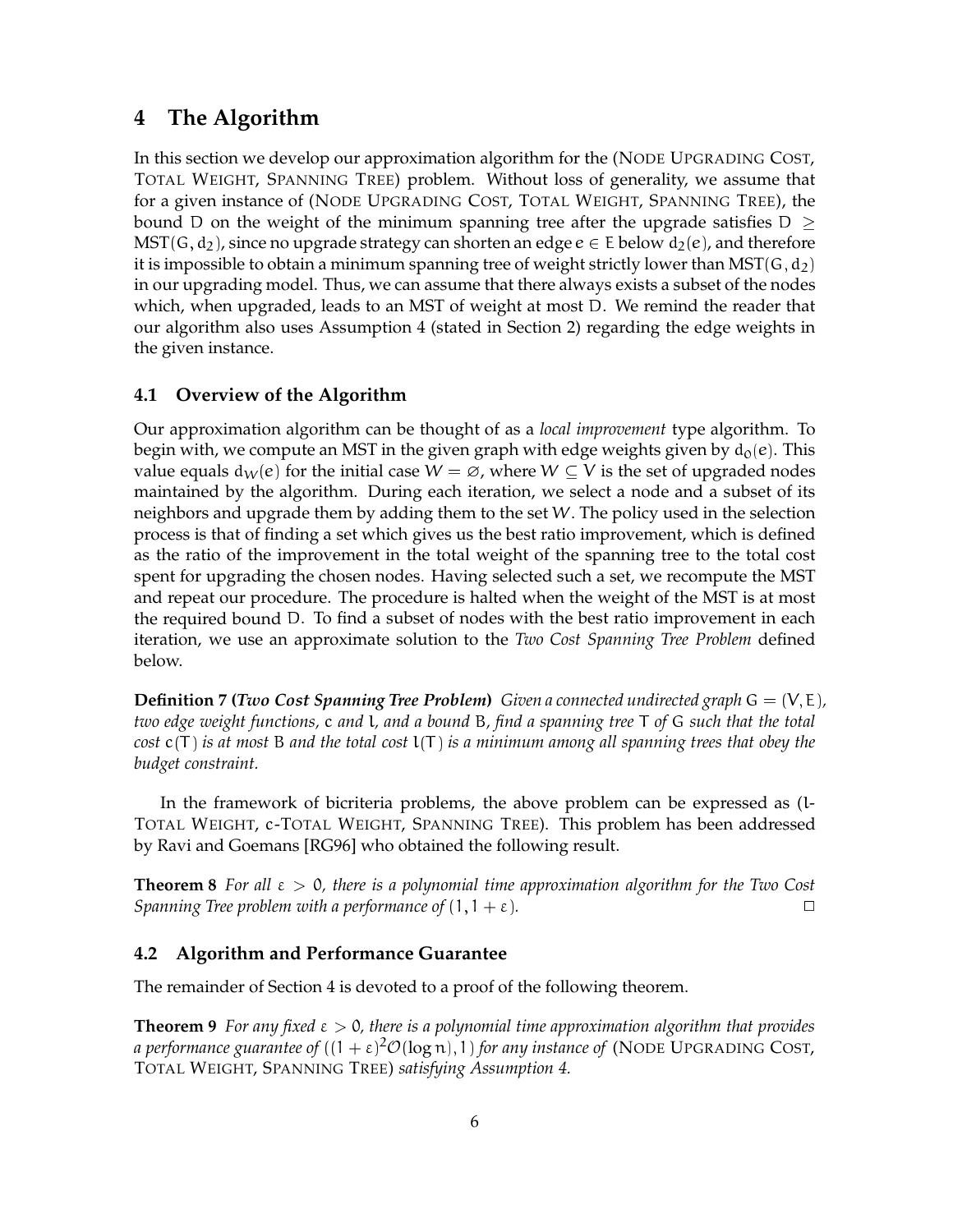Algorithm Upgrade  $\mathop{\mathrm{MST}}\nolimits(\Omega)$ 

• *Input:* A graph G = (V, E), three edge weight functions  $d_0 \geq d_1 \geq d_2$ , a node weight function <sup>c</sup>, and a number <sup>D</sup>, which is a bound on the weight of an MST in the upgraded graph; a "guess value"  $\Omega$  for the optimal upgrading cost.

- 1. Initialize the set of upgraded nodes:  $W_0 := \emptyset$ .
- 2. Let  $T_0 := MST(G, d_{W_0}).$
- 3. Initialize the iteration count:  $i := 1$ .
- 4. Repeat the following steps until the current tree  $T_{i-1}$  and the weight function  $d_{W_{i-1}}$ satisfy the condition  $d_{W_{i-1}}(T_{i-1}) \leq D$ :
	- (a) Let  $T_{i-1} := \text{MST}(\mathsf{G},\mathrm{d}_{\mathcal{W}_{i-1}})$  be an MST w.r.t. the weight function  $\mathrm{d}_{\mathcal{W}_{i-1}}$ .
	- (b) Call Procedure COMPUTE QC to find a marked claw <sup>C</sup> with "good" quotient cost  $q(C)$ . Procedure COMPUTE QC is called with the graph G, the current MST  $T_{i-1}$ , the current weight function  $\mathrm{d}_{\mathcal{W}_{i-1}}$  and the bound  $\Omega.$
	- (c) If Procedure COMPUTE QC reports failure, then report failure and stop.
	- (d) Upgrade the marked vertices  $M(C)$  in C:  $W_i := W_{i-1} \cup M(C)$ .
	- (e) Increment the iteration count:  $i := i + 1$ .

 *Output:* A spanning tree with weight at most <sup>D</sup>, such that total cost of upgrading the nodes is no more than  $(1+\varepsilon)\Omega\cdot\mathcal{O}(\log n)$ , provided  $\Omega\geq$  OPT. Here, OPT denotes the optimal upgrading cost to reduce the weight of an MST to be at most <sup>D</sup>.

Figure 1: Approximation algorithm for node upgrading under total weight constraint.

The algorithm referred to Theorem 9 is obtained by executing ALGORITHM UPGRADE MST (shown in Figure 1) for a polynomial number of values of the parameter  $\Omega$ . (Details regarding the values of  $\Omega$  used by the algorithm appear in Section 4.5.) ALGORITHM UP-GRADE MST uses Procedure COMPUTE QC whose description appears in Figure 2.

Before we embark on a proof of the performance guarantee stated in Theorem 9, we give the overall idea behind the proof. Recall that each basic step of the algorithm consists of finding a node and a subset of neighbors to upgrade.

**Definition 10 (Claw)** *A graph*  $C = (V, E)$  *is called a claw, if* E *is of the form*  $E = \{ (v, w) : w \in E \}$  $V \setminus \{v\}$  for some node  $v \in V$ . The node v is said to be the center of the claw. A claw with at least *two nodes is called a* nontrivial claw*.*

Notice that a claw's center is not uniquely determined if the claw contains less than three nodes.

Let W be a subset of the nodes upgraded so far and let T be an MST with respect to  $d_W$ ; that is,  $T = MST(G, d_W)$ . For a claw C with nodes  $M(C) \subseteq C$  marked, we define its *quotient cost* q(C) to be

$$
q(C) := \begin{cases} \frac{c(M(C))}{d_W(T) - MST(T \cup C, d_{W \cup M(C)})}, & \text{if } M(C) \neq \emptyset, \\ +\infty, & \text{otherwise.} \end{cases}
$$

In other words,  $q(C)$  is the cost of the vertices in  $M(C)$  divided by the decrease in the weight of the MST when the vertices in  $M(C)$  are also upgraded and edges in the current tree T can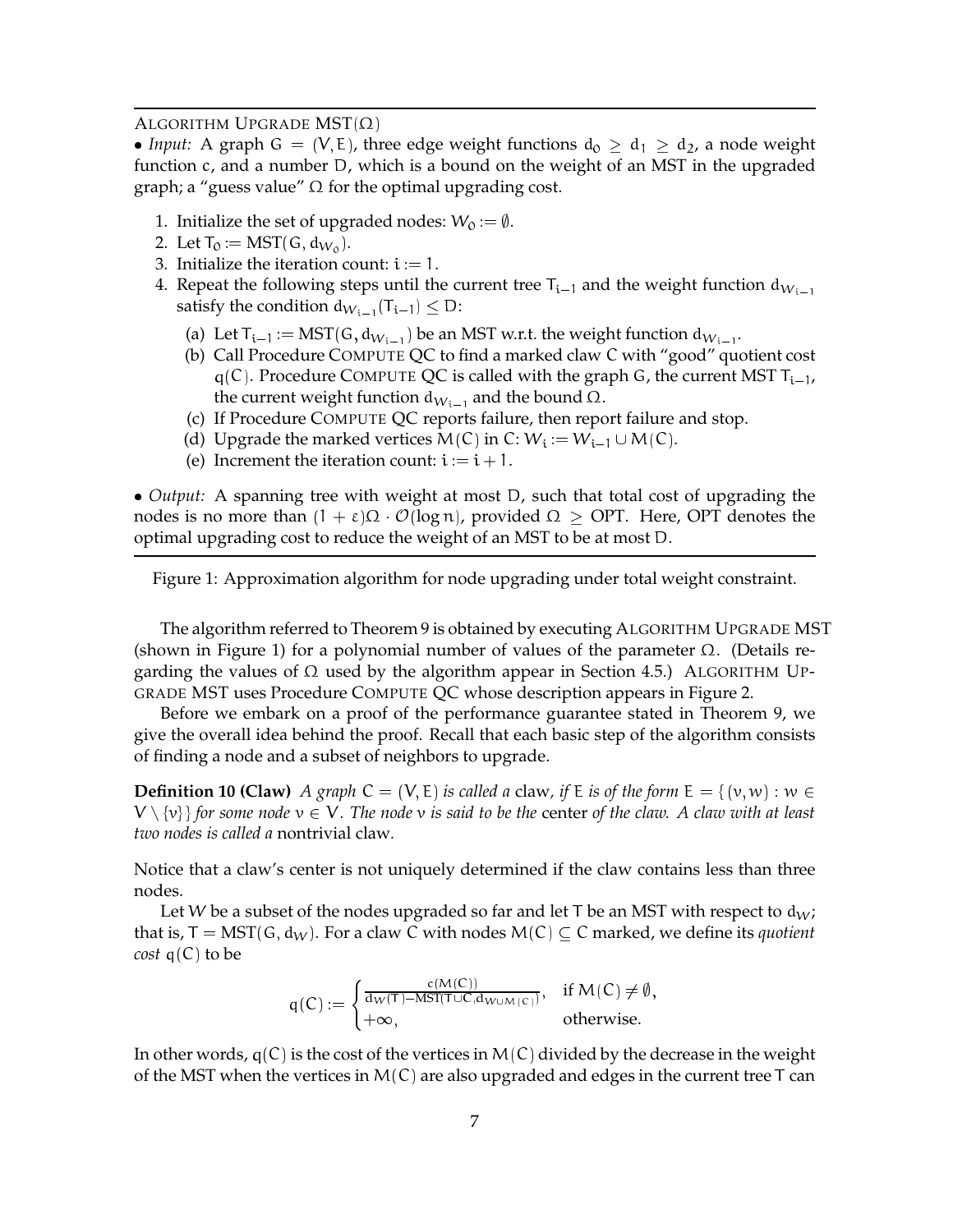be exchanged for edges in the claw <sup>C</sup>. Notice that this way the real profit of upgrading the vertices  $M(C)$  is underestimated, since the weight of edges outside of C might also decrease.

Our analysis shows that in each iteration, there exists a claw of quotient cost at most  $\frac{2 \text{ OPT}}{\text{d}_W(T)-D}$ , where T is an MST at the beginning of the iteration and W are the nodes upgraded so far. Essentially this means, that in each iteration there is a claw whose quotient cost is bounded by the ratio of twice the optimum cost and the remaining effort. We can then use a potential function argument to show that this yields a logarithmic performance guarantee.

### **4.3 Bounded Claw Decompositions**

**Definition 11** Let  $G = (V, E)$  be a graph and  $W \subseteq V$  a subset of marked vertices. Let  $\kappa \geq 1$  be *an integer constant. A* -bounded claw decomposition of <sup>G</sup> with respect to <sup>W</sup> *is a collection* C1; : : : ; Cr *of nontrivial claws, which are all subgraphs of* <sup>G</sup>*, with the following properties:*

- 1.  $\bigcup_{i=1}^r V(C_i) = V$  *and*  $\bigcup_{i=1}^r E(C_i) = E$ *.*
- *2. No node from* <sup>W</sup> *appears in more than claws.*
- *3. The claws are edge-disjoint.*
- *4. If a claw* Ci *contains nodes from* <sup>W</sup>*, then its center also belongs to* <sup>W</sup>*.*

**Lemma 12** Let F be a forest in  $G = (V, E)$  and let  $W \subseteq V$  be a set of marked nodes. Then there is a <sup>2</sup>*-bounded claw decomposition of* <sup>F</sup> *with respect to* <sup>W</sup>*.*

**Proof.** We show how to decompose each tree T in the forest F to get a 2-bounded decomposition.

If each node in <sup>T</sup> has degree one, then <sup>T</sup> consists of a single edge which is a nontrivial claw. Otherwise, let <sup>v</sup> be an arbitrary vertex of degree at least two where at least one of its neighbors is of degree one. If all neighbors of <sup>v</sup> are of degree one, then <sup>T</sup> is again already a nontrivial claw and we are done.

Let  $N_v$  be the neighbors of v in T which are of degree one. Construct a claw  $C_v$  by selecting as its vertex set  $N_v \cup \{v\}$ . Remove the vertices in  $N_v$  from T. Call the resulting tree  $T'$ . Observe that  $T'$  consists of at least two vertices.

Repeat the above procedure with T' until we end up with a single claw. Add this claw to the collection of claws. Since each vertex appears in at least one and in at most two of the claws  $C_v$ , the claim now follows.  $\Box$ 

In the sequel we will make heavy use of the following simple lemma.

Lemma 13 Let T<sub>H</sub> be a minimum spanning tree of a graph H with edge weights given by d. For any *additional edge e to be added to* H, *if*  $T' = MST(T_H \cup \{e\})$  *is a minimum spanning tree in*  $T_H \cup \{e\}$ , then  $\mathsf{T}'$  is also a minimum spanning tree in  $\mathsf{H} \cup \{e\}$ .  $\hfill \Box$ 

**Lemma 14** Let H be a spanning subgraph of a graph  $G = (V, E)$  with edge weights given by d. Let  $S \subseteq E$  *be a set of edges, and let*  $f \notin H \cup S$  *be an additional edge. Then,* 

$$
MST(H \cup S) - MST(H \cup S \cup f) \leq MST(H) - MST(H \cup f), \tag{1}
$$

*that is, the net profit from using an edge* <sup>f</sup> *in terms of decreasing the weight of an MST can never be increased with the help of a set* <sup>S</sup> *of edges added together with* <sup>f</sup>*.*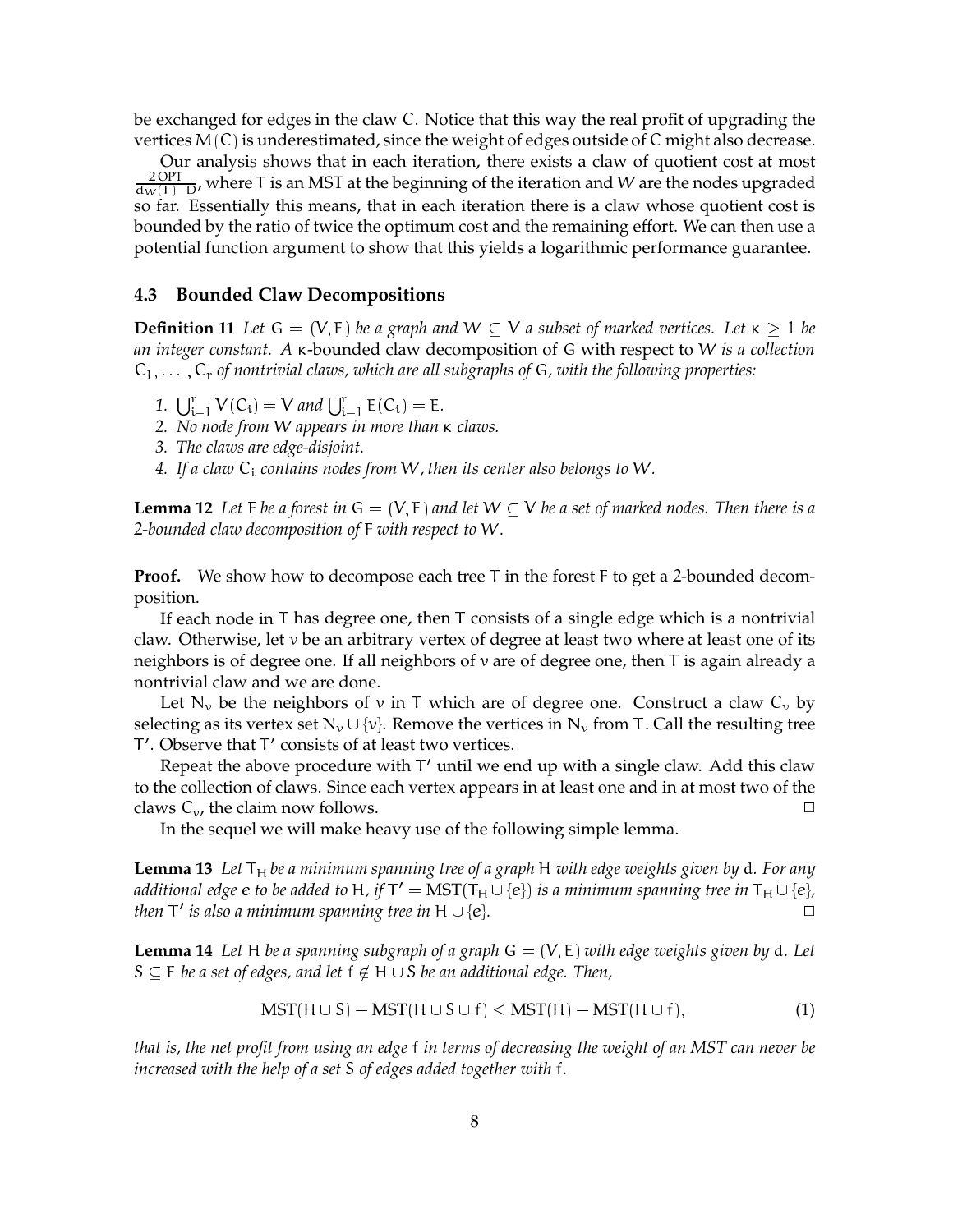### Procedure Compute  $QC(\Omega)$

• *Input:* A graph  $G = (V, E)$ , a spanning tree T and a weight function d on E;  $W \subseteq V$  is the set of upgraded nodes; a "guess"  $\Omega$  for the optimal upgrading cost.

- 1. Let  $s := \lceil \log_{1+\varepsilon} \Omega \rceil$ .
- 2. For each node  $v \notin W$  and all  $K \in \{1, (1 + \varepsilon), (1 + \varepsilon)^2, \dots, (1 + \varepsilon)^s\}$  do

(a) Set up an instance  $I_{v,K}$  of the *Two Cost Spanning Tree Problem* as follows:

- The vertex set of the graph  $G_v$  contains all the vertices in G and an additional "dummy node" <sup>x</sup>.
- There is an edge  $(v, x)$  joining v to the dummy node x of length  $l(v, x) = 0$ and cost  $c(v, x) = c(v)$  thus modeling the upgrading cost of v.
- For each edge  $(v, w) \in E$ ,  $G_v$  contains two parallel edges h and  $h_{up}$ . The edge h models the situation where  $w$  is not upgraded, while  $h_{up}$  models an upgrade of <sup>w</sup>:

 $c(h) := 0$  c(h<sub>up</sub>) := 0, if w  $\in W$  $l(h) := d_2(v, w)$ , if  $w \in W$  c(h<sub>up</sub>):= c(w), if  $w \notin W$  $l(h) := d_1(v, w), \quad \text{if } w \notin W \qquad l(h_{up}) := d_2(v, w).$ 

- For each edge  $(u, w) \in T$ , there is one edge  $(u, w) \in E$  which has length  $l(\mathfrak{u}, w) = d(\mathfrak{u}, w)$  and cost  $c(\mathfrak{u}, w) = 0$ .
- The bound B on the c-cost of the tree is set to K.
- (b) Using the algorithm mentioned in Theorem 8, find a tree of c-cost at most  $(1+\varepsilon)K$ and <sup>l</sup>-cost no more than that of a minimum budget <sup>K</sup> bounded spanning tree (if one exists). Let  $T_{v,K}$  be the tree produced by the algorithm.
- 3. If the algorithm fails for *all* instances  $I_{v,K}$  then report failure and stop.
- 4. Among all the trees  $T_{v,K}$  find a tree  $T_{v^*,K^*}$  which minimizes the ratio  $c(T_{v^*,K^*})/(d(T)$  $l(T_{\nu^*, K^*})$ .
- 5. Construct a marked claw C from  $T_{v^*, K^*}$  as follows:
	- The center of C is  $v^*$  and  $v^*$  is marked.
	- The edge  $(v^*, w)$  is in the claw C if  $T_{v^*, K^*}$  contains an edge between  $v^*$  and  $w$ . The node  $w$  is marked if and only if the edge in  $\mathsf{T}_{\nu^*,\mathsf{K}^*}$  between  $\nu^*$  and  $w$  has  $\mathsf{c}\text{-}\mathsf{cost}$ greater than zero.

 *Output:* A marked claw <sup>C</sup> (with its center also marked) with quotient cost q(C) satisfying  $q(C) \leq 2(1+\epsilon)^2 \frac{OPT}{d(T)-D}$  and cost  $c(M(C)) \leq (1+\epsilon)\Omega$ .

Figure 2: Algorithm for computing a good claw.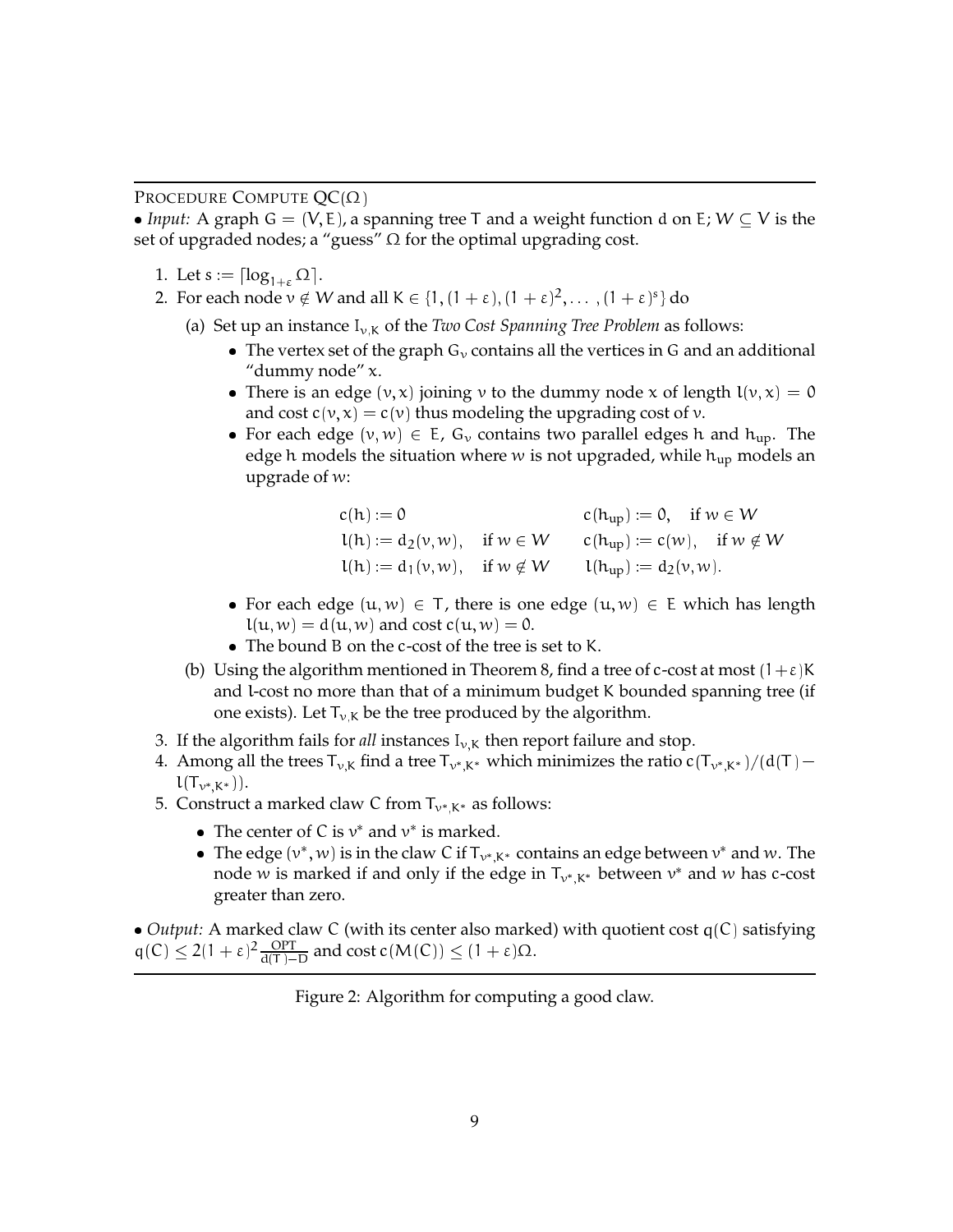

Figure 3: Example of an instance I<sub>vK</sub> of *Two Cost Spanning Tree Problem* constructed by Procedure COMPUTE QC. Edges in the current MST are indicated by thick lines. The vertex <sup>w</sup> is not contained in the current upgrading set.

**Proof.** We show the claim by induction on  $|S|$ . The claim is trivial if S is empty. Now let  $|S| = k + 1$ ,  $S = S' \cup \{e\}$ , and let the claim hold for all sets of cardinality k.

By induction hypothesis, we have for the set S  $^{\prime}$  that

$$
MST(H \cup S') - MST(H \cup S' \cup f) \leq MST(H) - MST(H \cup f). \tag{2}
$$

Thus it suffices to show that  $MST(H \cup S) - MST(H \cup S \cup f)$  is bounded by the left hand side of (2).

Let  $T_{S'} := \text{MST}(\text{H} \cup \text{S}')$  and  $T_S := \text{MST}(\text{H} \cup \text{S})$ . Notice that by Lemma 13 we can also write  $T_S$  as  $T_S = MST(T_S \cup e)$ . Hence  $T_S$  differs from  $T_{S'}$  by at most one edge swap; that is, we can obtain T<sub>S</sub> from T<sub>S'</sub> by inserting edge e and removing a heaviest edge  $e'$  on the cycle  ${\mathsf C}_e'$  induced by  $e$  in  ${\mathsf T}_{\mathsf S}$ . (Here, we explicitly allow the possibility that  $e=e'$ , in which case  $T_S = T_{S'}$ ).

We now estimate the weight difference between T<sub>S</sub>, and MST(H  $\cup$  S  $'\cup$  f) = MST(T<sub>S</sub>,  $\cup$  f). Let C<sub>f</sub> be the cycle induced by the additional edge f in T<sub>S'</sub>. If e' is not on C<sub>f</sub>, then C<sub>f</sub> is also exactly that cycle which edge  $f$  induces in  $T_S$ . Thus, in this case we get that

$$
MST(H \cup S) - MST(H \cup S \cup f) = MST(H \cup S') - MST(H \cup S' \cup f)
$$
 (3)

since the weights of both  $T_S$  and  $T_S$  decrease by the difference of the weight of the heaviest edge on  $C_f$  and  $d(f)$ .

In the other case, the edge  $e'$  swapped out of  $T_{S'}$  in exchange for  $e$  is on  $C_f'$ . Clearly,  $e'$ must be a heaviest edge on the cycle  ${\sf C}'_e$  that is induced by e in T<sub>S'</sub>. Thus, all edges on  ${\sf C}'_e$ have weight at most that of  $e^{\prime}.$ 

The cycle which f induces in  $T_S$  contains only edges from  $C'_e \cup C'_f$ . Since all the edges on  ${\mathsf C}'_e$  have weight at most  ${\rm d}(e'),$  this implies that the edge  ${\rm f}$  can only replace edges in T $_{\rm S}$  of weight at most that of a heaviest edge in  $\mathsf{C}_e'$ . But this means that

$$
d(T_S) - MST(T_S \cup f) \leq \max_{h \in C'_\varepsilon} d(h) - d(f) = d(T'_S) - MST(T_S \cup f).
$$

In other words, we have that

$$
MST(H \cup S) - MST(H \cup S \cup f) \leq MST(T \cup S') - MST(T \cup S' \cup f). \tag{4}
$$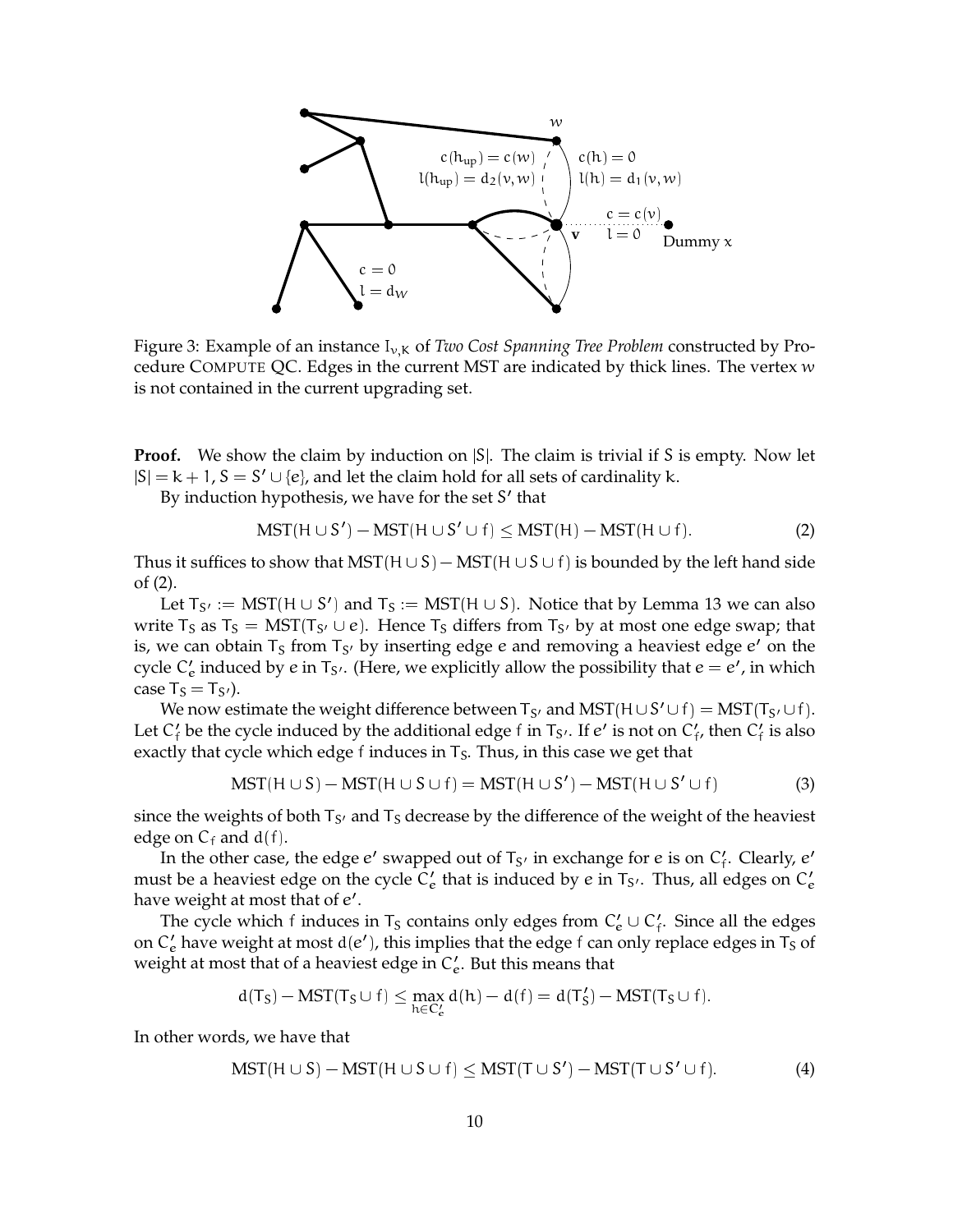Now using (3) or (4), respectively, together with the induction hypothesis stated in (2) yields the lemma.  $\Box$ 

**Lemma 15** Let T be a spanning tree of G and let T' be an MST with respect to some weight function  $\rm{d}$  on the edges. Let  $\rm{\Delta}:=T'\rm{\setminus}$  T be the edge difference set of the trees. Then there is a nonnegative *function*  $e \mapsto u(e)$ *,*  $e \in \Delta$ *, with the following properties:* 

- 1.  $\sum_{e \in \Delta} u(e) = d(T) d(T').$
- *2. For any subset*  $A \subseteq \Delta$ ,

$$
d(T) - MST(T \cup A) \geq \sum_{e \in A} u(e).
$$

**Proof.** Let  $\Delta = \{e_1, \ldots, e_k\}$ , and define function u by

$$
u(e_j) := MST(T \cup \{e_1, \ldots, e_{j-1}\}) - MST(T \cup \{e_1, \ldots, e_j\}), \quad j = 1, \ldots, k.
$$

The first claim of the lemma is now obvious. Thus, we need to consider only the second claim.

Let  $A = \{e_{i_1}, \ldots, e_{i_r}\} \subseteq \Delta$ , with  $i_1 \leq \cdots \leq i_r$ . Write  $\Delta_j := \{e_i \in \Delta \mid i \leq i_j\}$  and  $A_i := \Delta_i \cap A$ . Notice that  $A_0 = \emptyset$  and  $A_r = A$ . With these definitions, we have

$$
\mathfrak{u}(e_{i_j}) = \text{MST}(\mathsf{T} \cup (\Delta_j \setminus e_{i_j})) - \text{MST}(\mathsf{T} \cup \Delta_j).
$$

Furthermore,

$$
d(T) - MST(T \cup A_r)
$$
  
= 
$$
\sum_{j=1}^{r} (MST(T \cup A_{j-1}) - MST(T \cup A_j))
$$
  
= 
$$
\sum_{j=1}^{r} (MST(T \cup A_{j-1}) - MST(T \cup A_{j-1} \cup e_{i_j}))
$$

and by Lemma 14 applied to H := T  $\cup A_{j-1}$ , S :=  $(\Delta_j \setminus e_{i_j})$  and  $f := e_{i_j}$ 

$$
\geq \sum_{j=1}^{r} \left( \text{MST}(\mathsf{T} \cup A_{j-1} \cup (\Delta_{j} \setminus e_{i_{j}})) - \text{MST}(\mathsf{T} \cup A_{j-1} \cup (\Delta_{j} \setminus e_{i_{j}}) \cup e_{i_{j}}) \right)
$$
  
= 
$$
\sum_{j=1}^{r} \left( \text{MST}(\mathsf{T} \cup (\Delta_{j} \setminus e_{i_{j}})) - \text{MST}(\mathsf{T} \cup \Delta_{j}) \right)
$$
  
= 
$$
\sum_{j=1}^{r} u(e_{i_{j}}),
$$

which is what we wanted to show.  $\Box$ 

**Lemma 16** Let  $T := T_{i-1}$  be an MST at the beginning of iteration *i*, *i.e.*,  $T = MST(G, d_W)$ , where <sup>W</sup> := Wi-1 *is the upgrading set constructed so far. Then there is a marked claw* <sup>C</sup> *(where its center v* is also marked and  $v \notin W$ *)* with quotient cost  $q(C)$  satisfying

$$
q(C) \le \frac{2\,\text{OPT}}{d_W(T) - D} \qquad \text{and} \qquad c(M(C)) \le \text{OPT}.
$$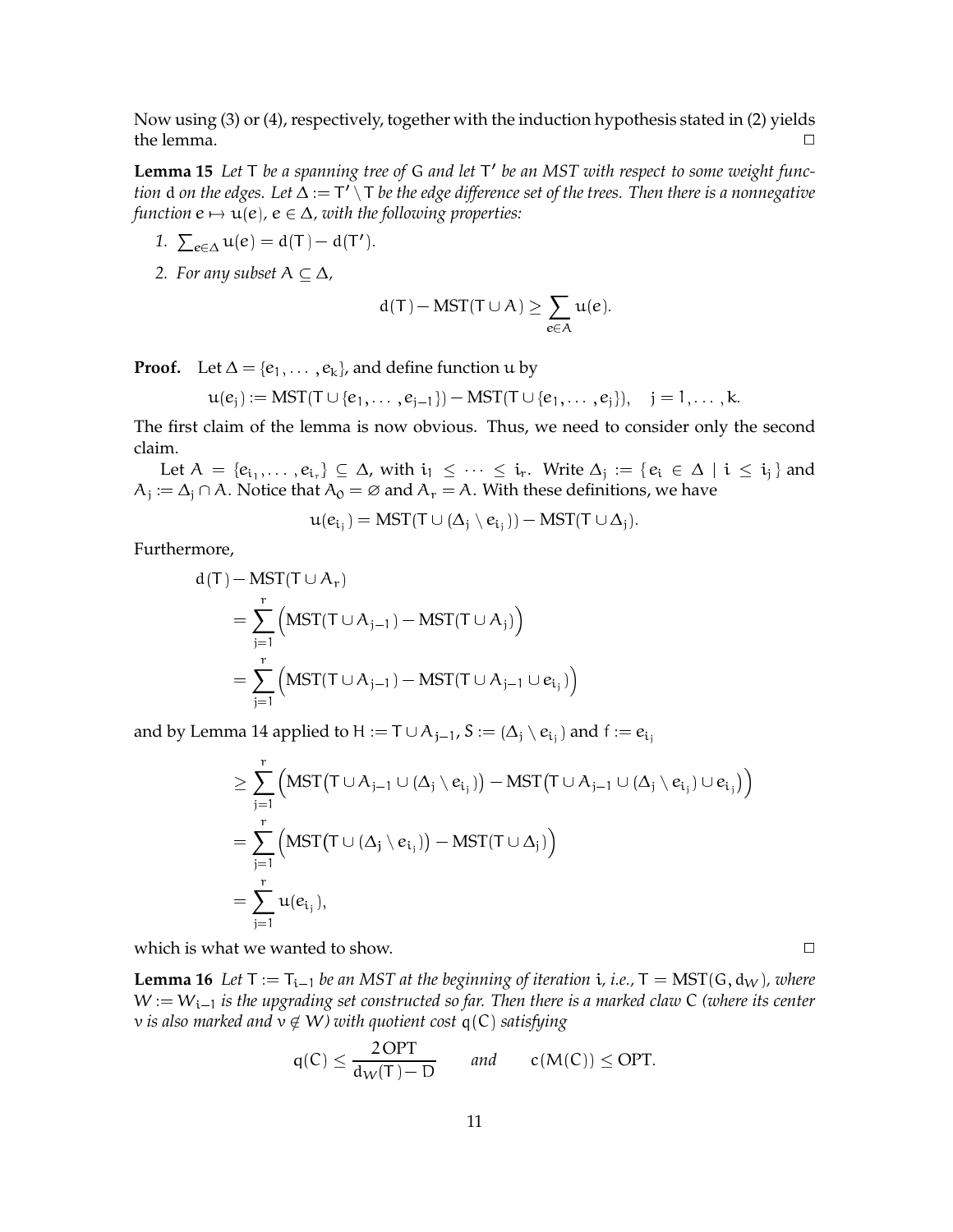**Proof.** Let  $T' = MST(G, d_{W\cup OPT})$  be an MST after the additional upgrade of the vertices in OPT. Clearly,  $\text{d}_{W\cup\text{OPT}}(T')\leq\text{D}$ . Apply Lemma 12 to T $'$  with the vertices in Z := OPT \ W marked. The lemma shows that there is a 2-bounded claw decomposition of  $T'$  with respect to Z. Let the claws be  $C_1, \ldots, C_r$ . In each claw  $C_i$ , the corresponding nodes  $M(C_i) := C_i \cap Z$ from <sup>Z</sup> are marked. Since the decomposition is <sup>2</sup>-bounded with respect to <sup>Z</sup>, it follows that

$$
\sum_{j=1}^{r} c(M(C_j)) \le 2 \cdot OPT. \tag{5}
$$

Moreover, the cost  $c(M(C_i))$  of the marked nodes in each single claw  $C_i$  does not exceed OPT, since we have marked only nodes from <sup>Z</sup>.

Let <sup>H</sup> be the graph obtained from <sup>G</sup> by inserting each edge <sup>e</sup> twice, on the one hand with weight  $d_W(e)$  and on the other hand with the new weight  $d_{W\cup OPT}(e)$ . Then, T is a spanning tree of H and T' can be identified with a minimum spanning tree of H.

Let  $\Delta:= {\sf T}'\setminus {\sf T}$  be the edge difference set of trees  ${\sf T}'$  and  ${\sf T}$  in H, where we consider two parallel edges with different weights as different edges. By Lemma 15, there exist numbers  $u(e)$ ,  $e \in \Delta$ , such that

$$
\sum_{e \in \Delta} u(e) = d_W(T) - d_{W \cup OPT}(T') \ge d_W(T) - D.
$$
 (6)

Moreover, for any edge subset of  $\Delta$ , and in particular, for any claw  $C_i$ , we have

$$
d_W(T) - MST(T \cup C_j, d_{W \cup OPT}) \ge \sum_{e \in C_j} u(e). \tag{7}
$$

In fact, Lemma 15 provides the stronger result that the difference of  $d_W(T)$  and the minimum spanning tree in  $T \cup C_j$  where each edge e of T still considered to have the old weight  $d_W(e)$  is at least the right hand side of (7).

Now, since the weight of edges in claw  $C_j$  is only affected by the upgrade of the vertices in  $M(C_i) = Z \cap C_i$ , we obtain from (7)

$$
d_W(T) - MST(T \cup C_j, d_{W \cup M(C_j)}) \ge \sum_{e \in C_j} u(e), \tag{8}
$$

that is, the decrease in the weight of the MST obtained by upgrading the vertices in  $M(C_i)$ and possibly exchanging edges from the current MST for edges from  $C_j$  is at least the sum  $\sum_{e \in C_i} u(e)$ .

Therefore, for each of the claws C<sub>j</sub> with  $M(C_i) \neq \emptyset$  in the 2-bounded decomposition of T', the quotient cost  $q(C_j)$  satisfies

$$
q(C_j) \leq \frac{c(M(C_j))}{\sum_{e \in C_j} u(e)}.
$$
\n(9)

Let C be a claw among all the claws  $C_i$  with minimum  $q(C)$ . Then,

$$
q(C) \cdot \sum_{e \in C_j} u(e) \le c(M(C_j)) \quad \text{for } j = 1, \dots, r. \tag{10}
$$

Notice that the above inequality holds, regardless of whether  $M(C_i)$  is empty or not. Summing the inequalities in (10) over  $j = 1, \ldots, r$ , and using Equations (5), (6), and (8), it can be seen that C is a claw with the desired properties.  $\Box$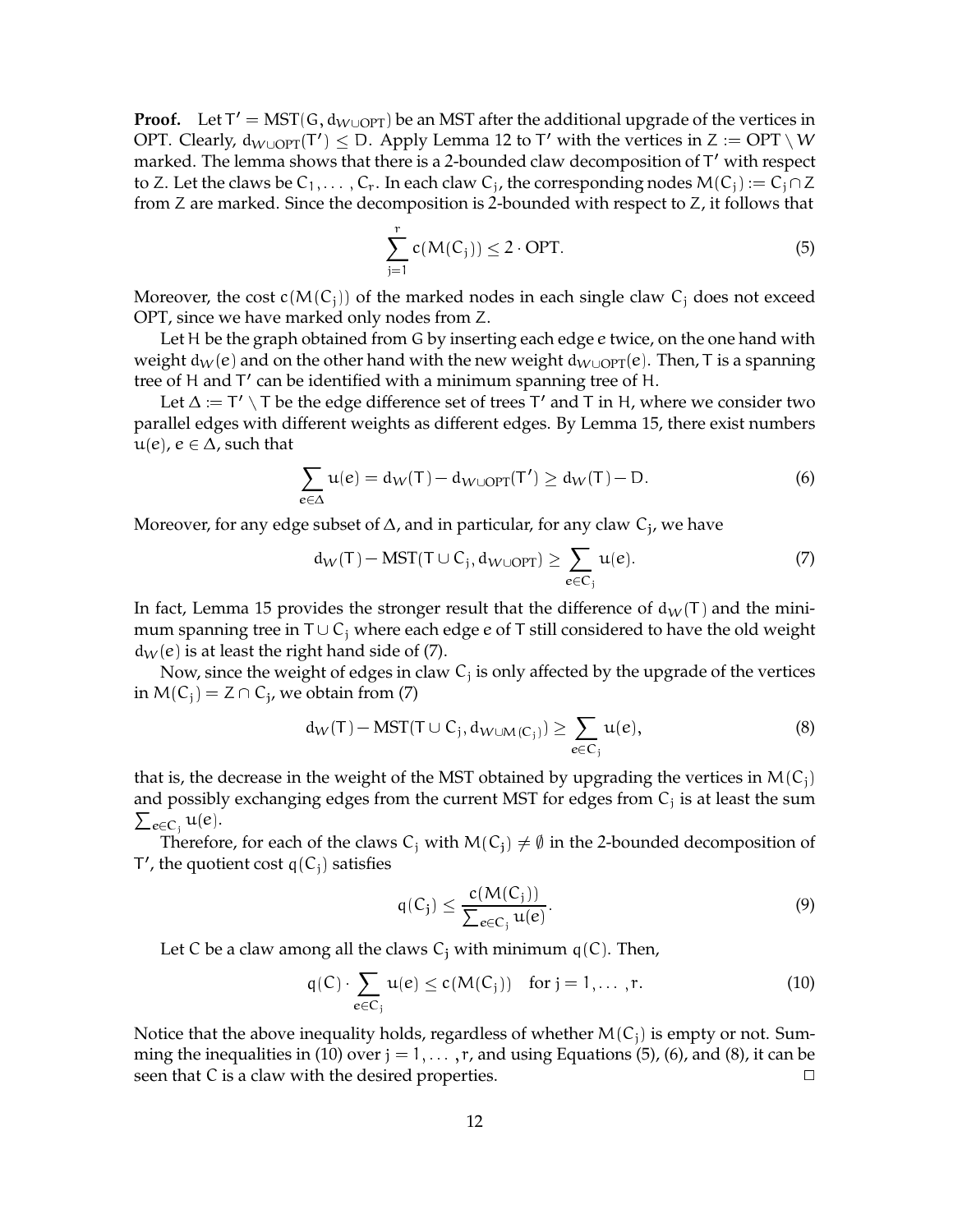#### **4.4 Finding a good claw in each iteration**

Lemma 16 implies the existence of a marked claw with the required properties. We will now deal with the problem of finding such a claw.

**Lemma 17** Suppose that the bound  $\Omega$  given to Algorithm UPGRADE MST satisfies  $\Omega \geq \text{OPT}$ . Then, during each iteration  $i$ , the algorithm chooses a marked claw C' such that

$$
q(C') \le 2(1+\varepsilon)^2 \frac{\text{OPT}}{d_W(T)-D} \quad \text{and} \quad c(M(C')) \le (1+\varepsilon)\Omega,
$$

*where*  $T := T_{i-1}$  *is an MST at the beginning of iteration i and*  $W := W_{i-1}$  *is the set of nodes upgraded so far.*

**Proof.** By Lemma 16, there is a marked claw C with quotient cost  $q(C)$  at most  $2 \frac{OPT}{d_W(T)-D}$ . Let v be the center of this claw. By Lemma 16, v is marked. Let  $c(C) := c(M(C))$  be the cost of the marked nodes in C and L := MST(T  $\cup$  C,  $d_{W \cup M(C)}$ ) be the weight of the MST in  $T \cup C$  resulting from the upgrade of the marked vertices in C. Then, by the definition of the quotient cost  $q(C)$  we have

$$
q(C) = \frac{c(C)}{d_W(T) - L} \le 2 \frac{OPT}{d_W(T) - D}.
$$
\n(11)

Consider the iteration of Procedure COMPUTE QC when it processes the instance  $I_{v,K}$  of *Two Cost Spanning Tree Problem* with graph  $G_v$  and  $c(C) \leq K < (1 + \varepsilon) \cdot c(C)$ . The tree  $MST(T \cup C, d_{W \cup M(C)})$  induces a spanning tree in G<sub>v</sub> of total c-cost at most c(C) (which is at most <sup>K</sup>) and of total <sup>l</sup>-length no more than <sup>L</sup>. Thus, the algorithm from Theorem 8 will find a tree T<sub>v,K</sub> such that its total c-cost c(T<sub>v,K</sub>) is bounded from above by  $(1+\epsilon)K \leq (1+\epsilon)^2c(C)$ and of total l-length  $l(T_{v,K})$  no more than L.

By construction, the marked claw C' computed by PROCEDURE COMPUTE QC from  $\mathsf{T}_{\nu,\mathsf{K}}$ has quotient cost at most  $c(T_{\nu,K})/(d_W(T)-l(T_{\nu,K})),$  which is at most  $(1+\epsilon)^2 c(C)/(d_W(T)-L).$ The lemma now follows from  $(11)$ .

#### **4.5 Guessing an Upper Bound on the Improvement Cost**

We run our Algorithm UPGRADE MST depicted in Figure 1 for all values of

$$
\Omega \in \{1, (1+\varepsilon), (1+\varepsilon)^2, \dots, (1+\varepsilon)^t\}, \quad \text{where } t := \lceil \log_{1+\varepsilon} c(V) \rceil.
$$

We then choose the best solution among all the solutions produced. Our analysis shows that when  $\text{OPT} \leq \Omega < (1 + \varepsilon) \cdot \text{OPT}$ , the algorithm will indeed produce a solution. In the sequel, we estimate the quality of this solution. Assume that the algorithm uses  $f + 1$ iterations and denote by  $C_1, \ldots, C_f, C_{f+1}$  the claws chosen in Step 4b of the algorithm. Let  $c_i := c(M(C_i))$  denote the cost of the vertices upgraded in iteration i. Then, by construction

$$
c_i \le (1+\varepsilon)\Omega \le (1+\varepsilon)^2 \text{OPT} \quad \text{for } i = 1, \dots, f+1. \tag{12}
$$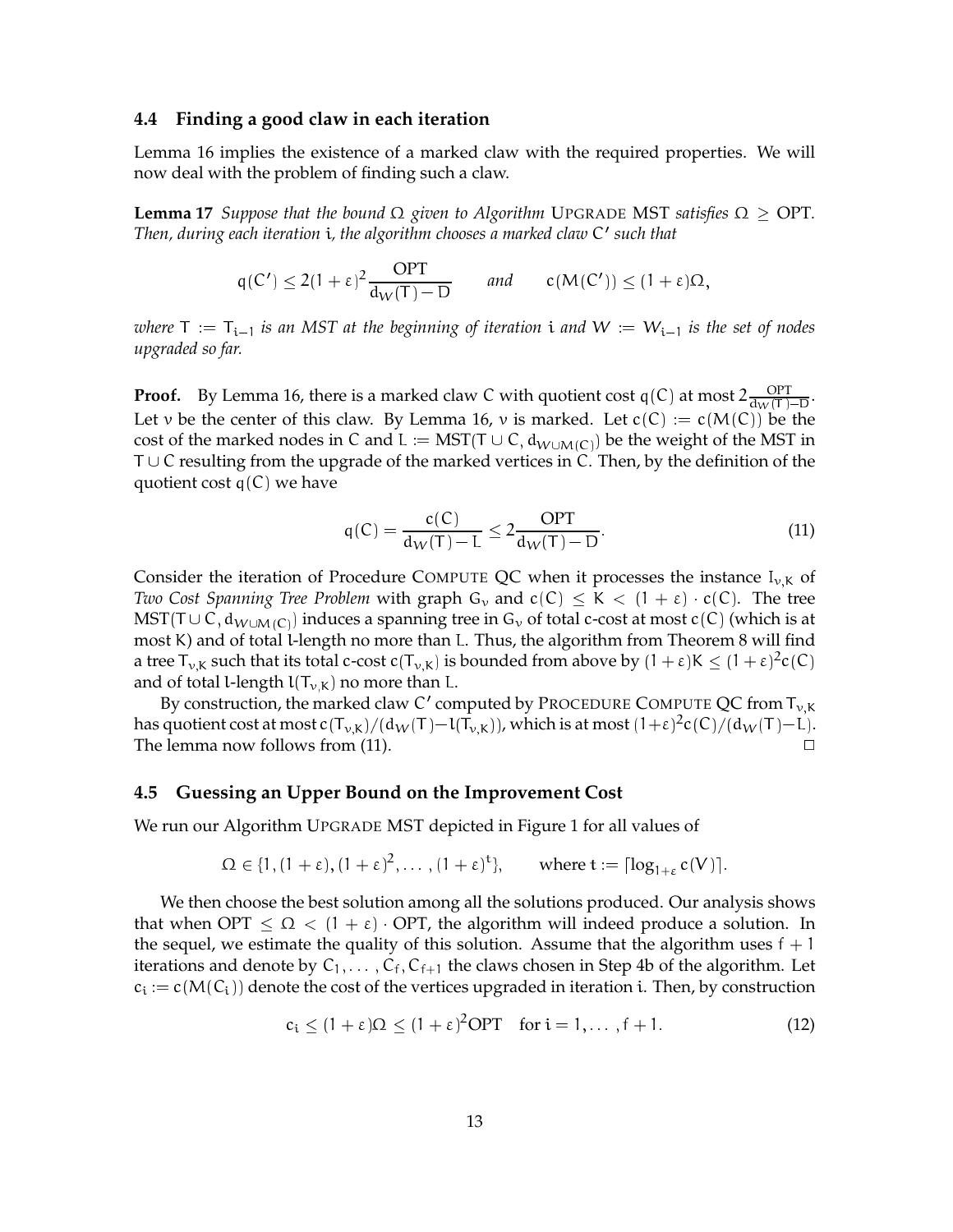### **4.6 Potential Function Argument**

We are now ready to complete the proof of the performance stated in Theorem 9. Let  $MST_i$ denote the weight of the MST at the end of iteration i, i.e.,  $MST_i := d_{W_i}(T_i)$ . Define  $\phi_i :=$ MST<sub>i</sub> -D. Since we have assumed that the algorithm uses  $f + 1$  iterations, we have  $\phi_i \geq 1$ for  $i = 0, \ldots, f$  and  $\phi_{f+1} \leq 0$ . As before, let  $c_i := c(M(C_i))$  denote the cost of the vertices upgraded in iteration <sup>i</sup>. Then

$$
\phi_{i+1} = \phi_i - (MST_i - MST_{i+1}) \stackrel{\text{Lemma 17}}{\leq} \left(1 - \frac{c_{i+1}}{\alpha \cdot OPT}\right) \phi_i,
$$
\n(13)

where  $\alpha := 2(1 + \epsilon)^2$ . We now use an analysis technique due to Leighton and Rao [LR88]. The recurrence (13) and the estimate  $\ln(1 - \tau) \leq -\tau$  give us

$$
\sum_{i=1}^{f} c_i \le \alpha \cdot \text{OPT} \cdot \ln \frac{\phi_0}{\phi_f}.\tag{14}
$$

Notice that the total cost of the nodes chosen by the algorithm is exactly the sum  $\sum_{i=1}^{f+1} c_i$ . By (14) and (12) we have

$$
\sum_{i=1}^{f+1} c_i = c_{f+1} + \sum_{i=1}^{f} c_i \le (1+\epsilon)^2 \text{OPT} + 2(1+\epsilon)^2 \text{OPT} \cdot \ln \frac{\phi_0}{\phi_f}.
$$
 (15)

We will now show how to bound  $\ln \frac{\phi_0}{\phi_f}$ . Notice that  $\phi_f = \text{MST}_f - \text{D} \geq 1$ , since the algorithm uses f + 1 iterations and does not stop after the fth iteration. We have  $\phi_0 = MST_0 - D \leq$  $(n - 1)(D_0 - D_2)$ , where  $D_0$  and  $D_2$  denote the maximum and the minimum edge weight in the graph. It now follows from Assumption 4 that  $\ln \phi_0 \in \mathcal{O}(\log(\text{np}(\text{n}))) \subseteq \mathcal{O}(\log \text{n})$ . Using this result in (15) yields

$$
\sum_{i=1}^{f+1} c_i \le (1+\epsilon)^2 \cdot \text{OPT} + 2(1+\epsilon)^2 \mathcal{O}(\log n) \cdot \text{OPT}
$$
  

$$
\in (1+\epsilon)^2 \mathcal{O}(\log n) \cdot \text{OPT}.
$$

This completes the proof.  $\Box$ 

### **5 Hardness Result**

In this section we prove the hardness result stated in Section 2. The proof relies on the following lemma.

**Lemma 18** Let  $\alpha$  and  $\beta$  be two polynomial time computable functions. Let  $\alpha$  be nondecreasing, *and let there be constants*  $c > 1$  *and*  $N \in \mathbb{N}$  *such that*  $\alpha(n + 1) \leq c \cdot \alpha(n)$  *for all*  $n > N$ *. Then the existence of an*  $(\alpha(n), f(n))$ *-approximation algorithm for* (NODE UPGRADING COST, TOTAL WEIGHT, SPANNING TREE) *implies the existence of a*  $c \cdot \alpha(n)$ *-approximation algorithm for* MINIMUM DOMINATING SET*. Here,* <sup>n</sup> *denotes the number of vertices in the input graphs.*

Note that requiring the existence of <sup>c</sup> is not a serious restriction, since we can always assume  $\alpha(n) \leq n$ .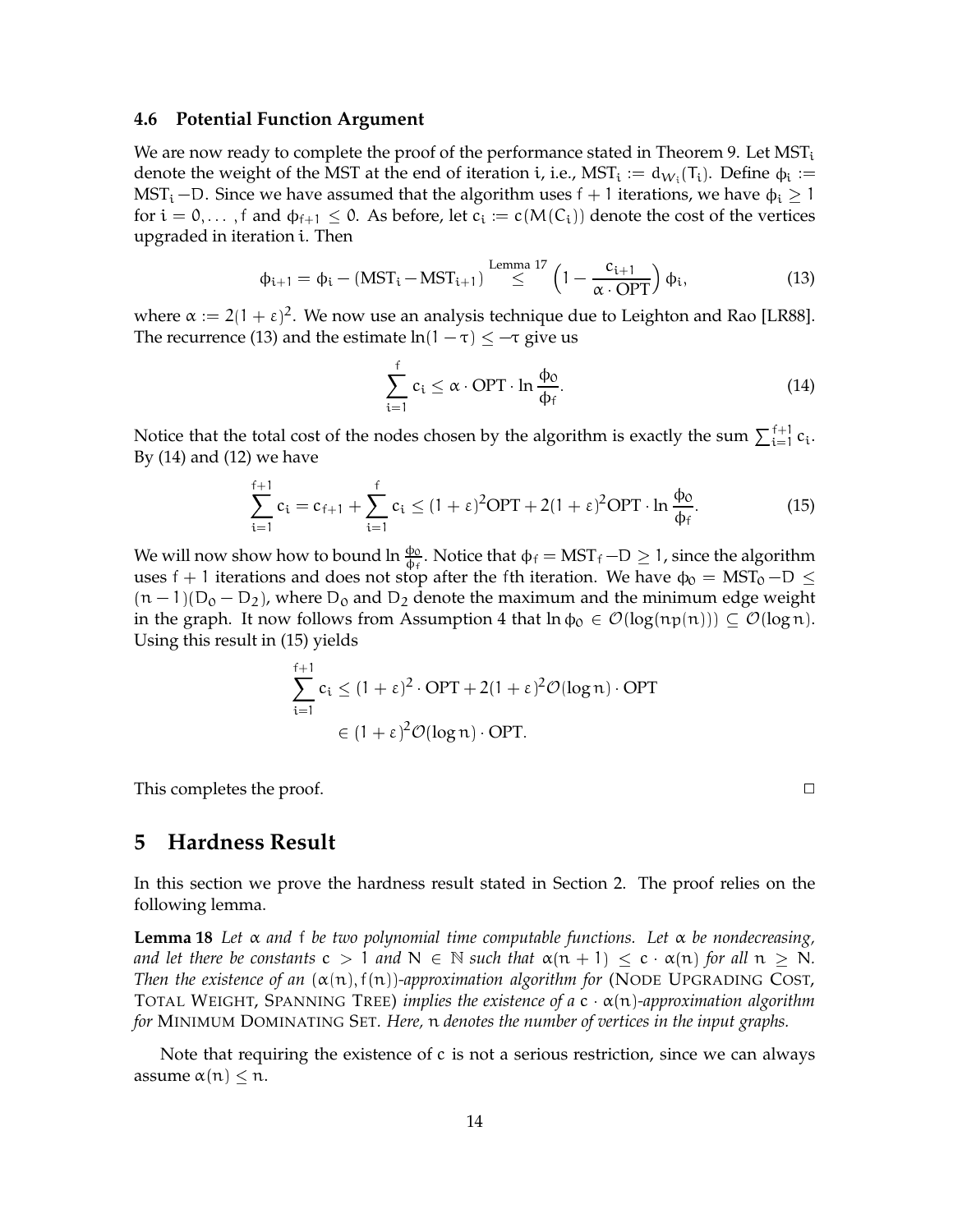**Proof.** We perform a reduction from MINIMUM DOMINATING SET [GJ79, Problem GT2]. An instance of MINIMUM DOMINATING SET is given by a undirected graph  $G = (V, E)$ . A node set  $D \subseteq V$  is a minimum dominating set, if each node in  $V \setminus D$  is incident to a node in <sup>D</sup>, and <sup>D</sup> is of minimum cardinality among all node sets with the domination property.

Given an instance  $G = (V, E)$  of MINIMUM DOMINATING SET, add a new node r (the root) to the graph and connect r to all the nodes in V. Let  $n' = |V|+1$  be the resulting number of nodes. For all edges, set the initial weights to  $l_0 := n \cdot f(n') + 1$ , and the weights in the upgrading case to  $l_1 := l_2 := 1$ . The upgrade cost of the root is set to  $c(r) := [n \cdot c \cdot \alpha(n)] + 1$ , all remaining nodes have upgrading cost 1. The constraint on the total weight is  $n := |V|$ .

Now suppose there is an  $(\alpha(n'), f(n'))$ -approximation algorithm for (NODE UPGRAD-ING COST, TOTAL WEIGHT, SPANNING TREE). Observe that for the instance of this problem constructed above, there is always a feasible solution, namely, the upgrading set consisting of all vertices in the graph. Thus, if applied to this instance, the algorithm must output an upgrading set of cost at most  $\alpha(n')$  times the optimum upgrading cost such that the upgraded network contains an MST of weight at most f $(\mathfrak{n}')\cdot\mathfrak{n}.$ 

It is easy to see that upgrading a dominating set of size <sup>u</sup> in <sup>G</sup> yields a minimum spanning tree in  $G'$  which fulfills the weight constraint and has upgrade costs equal to u. Thus the optimum upgrading cost OPT is at most the size of the minimum dominating set.

Conversely, each upgrading set in G' not containing the root and resulting in an MST of weight at most <sup>n</sup> is also a dominating set in <sup>G</sup>. Now observe that any spanning tree of weight more than  $\frak n$  has weight at least  ${\frak l}_0 = \frak n \cdot {\frak f}(\frak n') + 1 > \frak n \cdot {\frak f}(\frak n').$  Thus, to satisfy the weight constraint within a factor of  $f(n')$ , the algorithm must output a spanning tree consisting of edges of weight 1 only. Moreover, due to the high cost of upgrading the root, the algorithm can never choose the root for upgrading: let <sup>u</sup> be the size of a smallest dominating set, then OPT  $\leq u$  by our observations from above. The algorithm produces a solution of cost at  $\text{most } \alpha(n') \cdot \text{OPT} \leq \alpha(n') \cdot u \leq c \cdot \alpha(n) \cdot u < c(r).$ 

Thus, an  $(\alpha(n'), f(n'))$ -approximation algorithm can be used to obtain a dominating set in the original graph G whose size is at most  $c \cdot \alpha(n)$  times the cardinality of an optimum dominating set.

**Corollary 19 (Non-Approximability)** *Let* <sup>f</sup> *be any (polynomial time computable) function, and*  $\alpha(n) < (1-\varepsilon) \ln n$  for fixed  $\varepsilon > 0$ . Unless  $\mathsf{NP} \subseteq \mathsf{DTIME}(n^{\mathsf{O}(\log \log n)})$ , there can be no polyno*mial time approximation algorithm for* (NODE UPGRADING COST, TOTAL WEIGHT, SPANNING TREE) with performance guarantee  $(\alpha(n), f(n))$ , where *n* denotes the number of vertices in the *input graph.*

**Proof.** Feige [Fei96] has shown that, unless  $NP \subseteq DTIME(n^{O(log \log n)})$ , there can be no  $\alpha(n)$ -approximation algorithm for MINIMUM DOMINATING SET when  $\alpha(n) < \ln n$ .

For some  $\epsilon > 0$ , assume that there is a  $((1 - \epsilon) \ln n, f(n))$ -approximation algorithm for (NODE UPGRADING COST, TOTAL WEIGHT, SPANNING TREE). Then there are constants  $\varepsilon'$ , c, and N, such that for  $n > N$ 

$$
\ln(n+1) \leq c \cdot \ln n \quad \text{and} \quad (1-\varepsilon) \ln n \leq \frac{1-\varepsilon'}{c} \ln n.
$$

With help of Lemma 18 we can conclude that there exists a  $((1 - \varepsilon') \ln n)$ -approximation algorithm for MINIMUM DOMINATING SET, which contradicts Feige's result. <sup>2</sup>